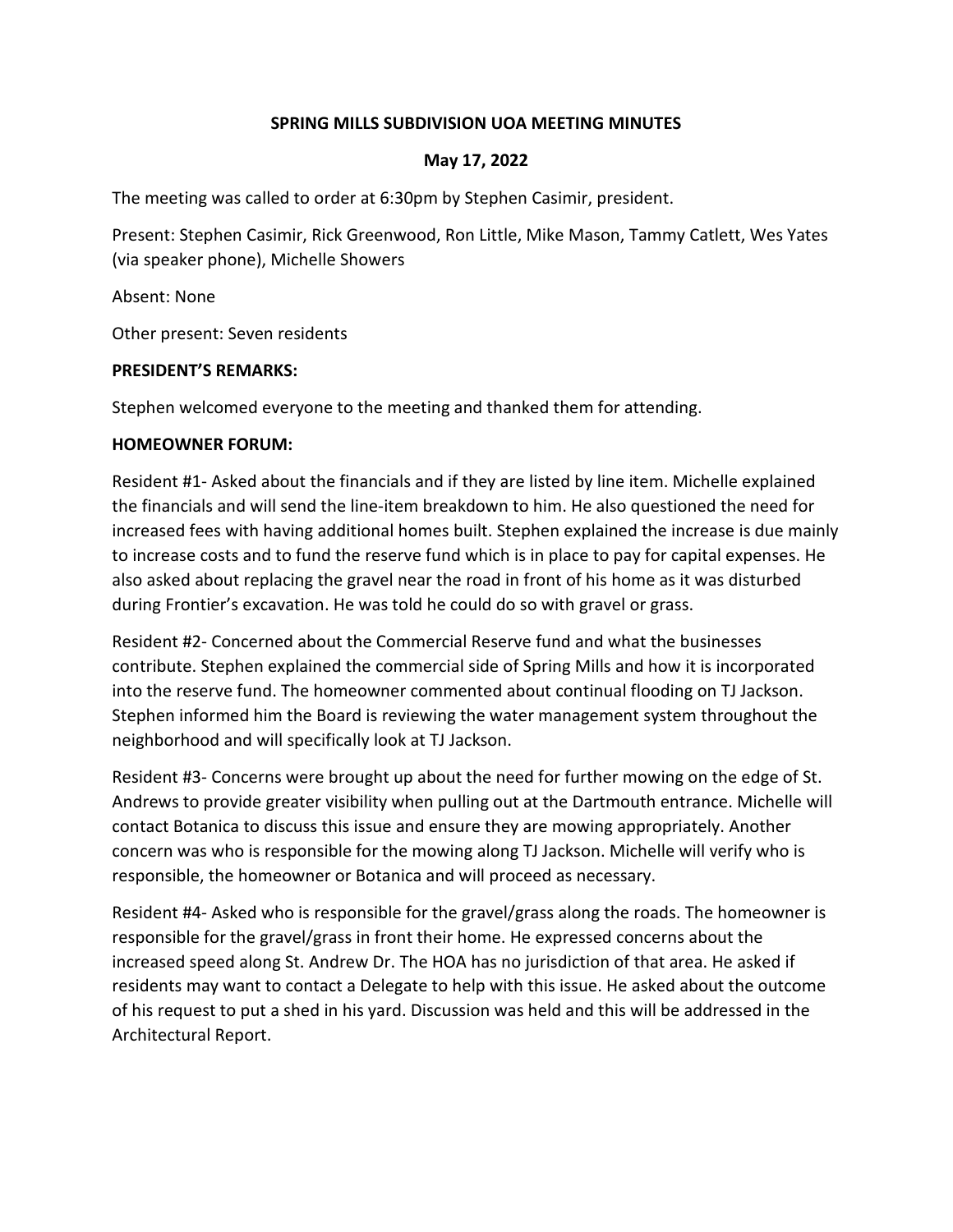### **FINANCIAL REPORT:**

Michelle provided the financial report, explained the income statement, and discussed the cash register summary. Ron provided the Reserve Cash Flow spreadsheet report.

### **COMMITTEE REPORTS:**

## **Administrative:**

Residential Insurance Policy- discussion was held regarding an explanation of changes/additions to the policy which need to be addressed with the current insurance agent.

Clagett Web Portal- discussion was held about a transition to the use of the Clagett Web Portal. Explanation of the portal was given. The Board decided to implement the portal and discontinue the current website. The Board will work on an implementation plan.

Officer Positions- The Board of Directors appointed the following Officer positions:

Wes Yates moved to appoint the following Officer positions. Mike Mason seconded. The motion carried unanimously.

President: Stephen Casimir Vice President: Rick Greenwood Secretary: Tammy Catlett Treasurer: Ron Little

# **Architectural Control:**

The following applications have been submitted:

20 Trebeck Trail- 4' vinyl privacy fence- approved

16 Orchid Lane- concrete patio- approved

98 Saffron Terrace- Patio expansion- approved

25 Colorado court- vertical storage container- tabled for the Board to investigate it further.

54 Morningside Dr.- Vinyl front porch in brown- tabled until the Board can explore any covenants that may be applicable to the townhome's front façade.

314 Harvard Court- 4' white vinyl picked fence (non-perimeter fence)- application returned to homeowner requesting additional information.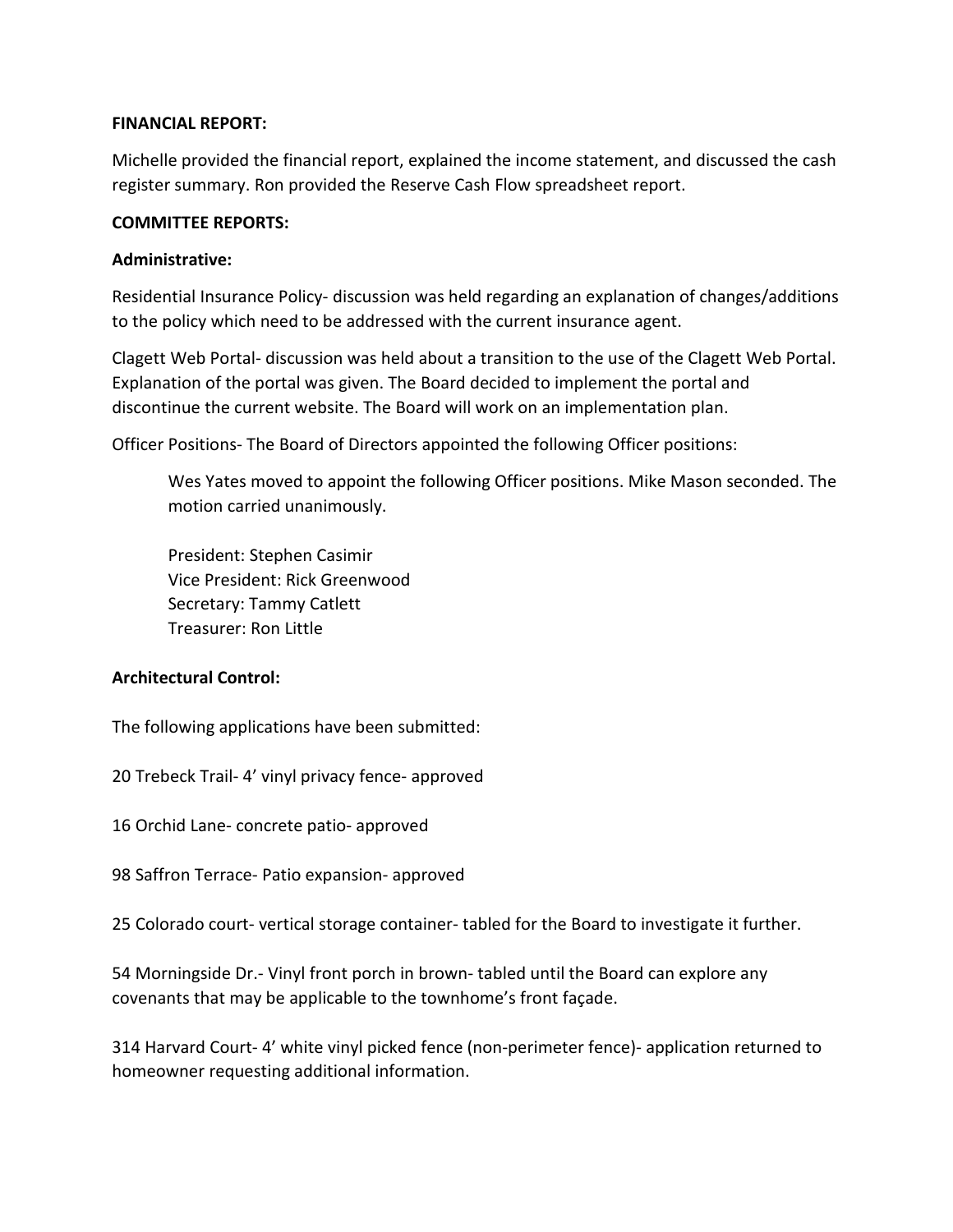249 & 261 Saffron Terrace- Decorative wall in front yard- tabled due to additional information required.

## **Communication & Community Development:**

Rick reported concerns about Frontier work. He referred the homeowners to the phone numbers printed in the newsletter.

Upcoming Events:

Ice Cream Man at the pool- May 30 from 11am-2pm Picnic at the pool- June 25 from 11am-2pm Music at the Gazebo- June 25 from 12pm-2 pm

Wes will be contacting Justin Henry to set up a "Town Hall" meeting to discuss the planned park in Spring Mills

Wes is organizing the pickleball league

## **Compliance:**

Michelle presented the compliance report, and a brief discussion was held.

### **Roads & Grounds:**

Annual Roads Assessment Report from Jeter was reviewed. Discussion was held.

Morningside Drive Paving quotes were discussed, and this project will be tabled until March 2023

Seal Coating Quotes & Total Asphalt- Michelle and Mike discussed the pros and cons of seal coating. Total Asphalt states their product is better than traditional seal coating. Further discussion was held with no firm outcome.

Morningside Dr Mailbox replacement- Discussion was held regarding the status and cost of replacing the mailboxes for the townhomes. Rick made a motion to purchase the mailboxes. Tammy seconded the motion, and all were in favor. Motion passed.

# **Park/Pool:**

Tammy reported the pool passed the Health Department testing today. We are getting the lifeguards onboard. An electrician will assess the pool house breaker box.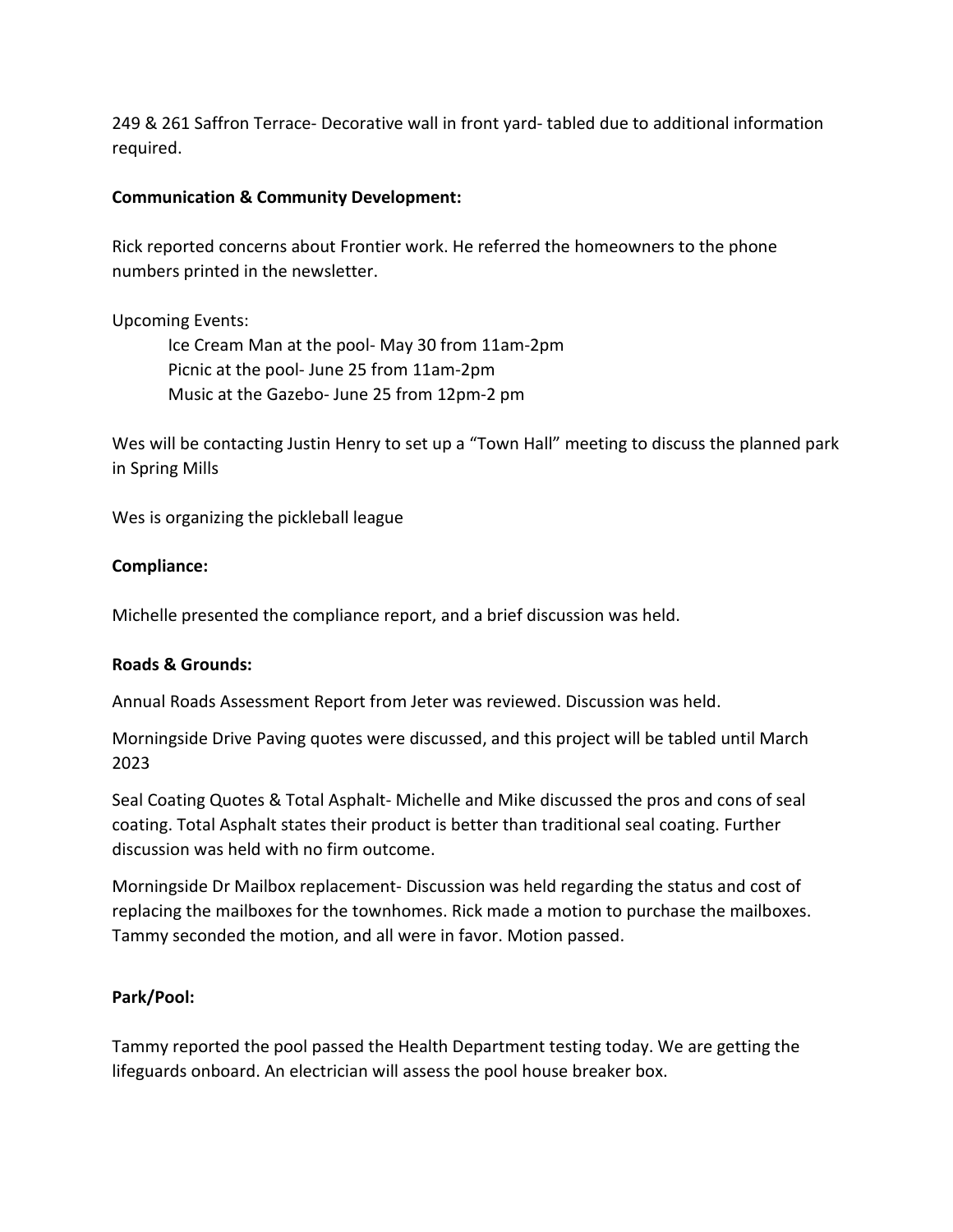The playground equipment inspection is set for June.

### **Pending Items:**

- A. Amendment Committee Appointments- POC: Michelle, ECD June 2022
- B. Filling the vacant board Position- POC: Michelle, ECD June 2022
- C. Frontier Project Repairs- POC Michelle, ECD June 2022
- D. Concrete Repairs- POC: Michelle, ECD June/July 2022
- E. Tennis Court Repairs- POC: Michelle, ECD, June/July 2022
- F. Storage Unit at the Pool- POC: Tammy/Rick, ECD October 2022
- G. Amended & Reinstated Article of Incorporation- POC Michelle, ECD November 2022
- H. Amending the CC&Rs and Bylaws- POC: Michelle, ECD November 2022

**New Business:** While Michelle is on maternity leave, Heather will handle Board issues and Liz will coordinate with Homeowners.

The Board went into Executive Session at 9:10pm

The Board came out of Executive Session at 9:36pm

#### **Newsletter:**

Topics for the next Newsletter: Article Deadline- Aug 2, Publish/Mail- Aug 19 (only for those homeowners who 'opt in' to receiving a printed/mailed copy)

- President's message
- Manger's Message
- Fun and Games
- Pool Closing
- Fall Yard Sale
- Halloween

**Next Board Meeting and Adjournment:** The next Board of Directors Meeting is scheduled for Tuesday, June 21, 2022, at 6:30 pm at Center Point Bible Church

Rick made a motion to adjourn the meeting and Mike seconded it.

The Meeting was adjourned at 9:37 pm

### **Motion Summary:**

Wes Yates moved to appoint the following Officer positions. Mike Mason seconded. The motion carried unanimously…

President: Stephen Casimir Vice President: Rick Greenwood